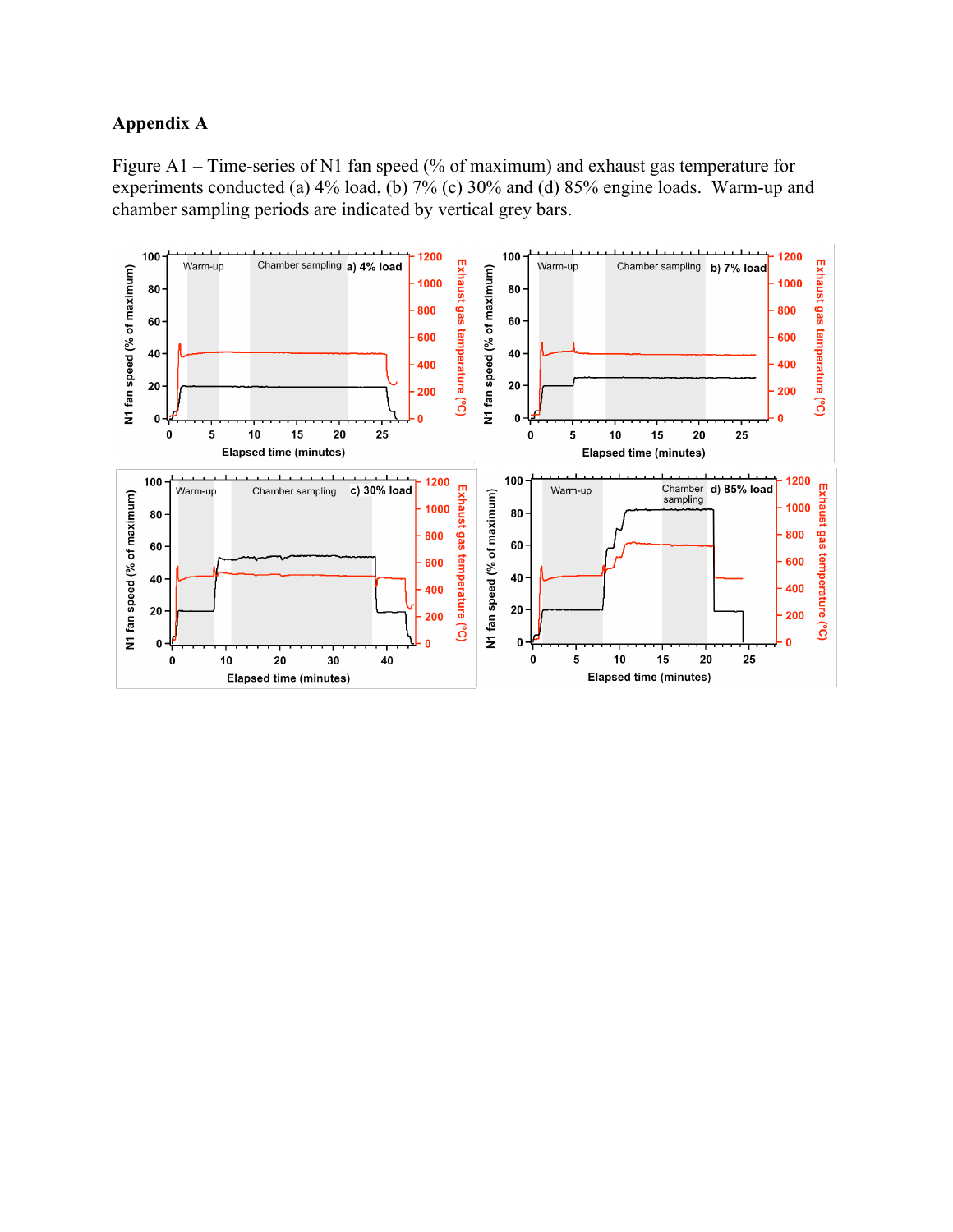Figure A2 – Particle number concentrations for photo-oxidation at 30% engine load. Dashed line represents exponential fit to particle number data during primary characterization period. Particle number enhancement ratio is defined as ratio between particle number and exponential fit. Similar fits were performed for experiments at other engine loads.



Table  $A1$  – Summary of experiments conducted during this study.  ${}^{a}$ No SO<sub>2</sub> data collected.

|   | Experiment |                | Fan Speed | UV light            | Average [OH]                 |
|---|------------|----------------|-----------|---------------------|------------------------------|
|   | date       | Thrust setting | (N1)      | source              | (molecules/cm <sup>3</sup> ) |
|   | 07/15/09   | $7\%$          | 24.8      | <b>Black lights</b> |                              |
|   | 07/16/09   | 7%             | 24.5      | Sunlight            | a                            |
| 3 | 07/17/09   | 30%            | 53.7      | <b>Black lights</b> | $1.3 \times 10^{6}$          |
| 4 | 07/20/09   | $4\%$          | 19.2      | <b>Black lights</b> | $1.4 \times 10^{7}$          |
|   | 07/21/09   | $4\%$          | 19.0      | Sunlight            | $1.2 \times 10^{7}$          |
| 6 | 07/22/09   | 85%            | 82.2      | Sunlight            | $1.9 \times 10^{6}$          |
| 7 | 07/23/09   | $7%$ (center   | 25.1      | <b>Black lights</b> | $1.9 \times 10^{6}$          |
|   |            | port)          |           |                     |                              |
| 8 | 07/24/09   | $4\%$          | 19.7      | <b>Black lights</b> | $1.0 \times 10$              |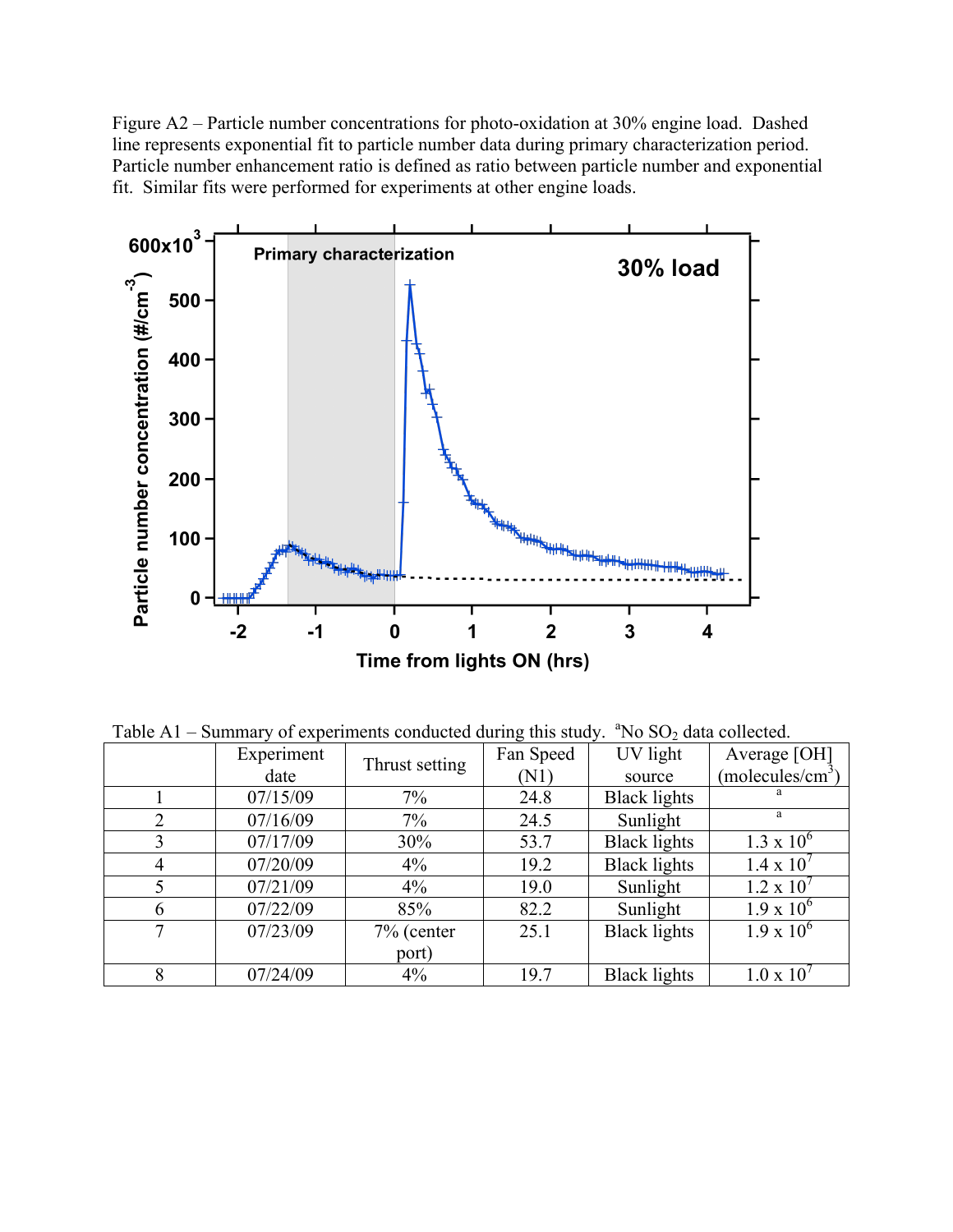Table A2 – Summary of criteria gas emissions for tests conducted with KC-135 Stratotanker Gas-phase data not available <sup>b</sup>Exhaust gas analyzer not operated for this experiment; all measurements taken from chamber data

|                | Experime<br>nt date | Thrust<br>setting | NO<br>$(g/kg -$<br>$fuel-1$ | NO <sub>x</sub><br>$(g/kg -$<br>$fuel-1$ | CO<br>$(g/kg -$<br>$fuel-1$ | SO <sub>2</sub><br>$(g/kg -$<br>$fuel-1$ | $CO2$ at<br>engine exit<br>plane $(\% )$ |
|----------------|---------------------|-------------------|-----------------------------|------------------------------------------|-----------------------------|------------------------------------------|------------------------------------------|
|                | 07/15/09            | $7\%$             | a                           | a                                        | a                           | a                                        | a                                        |
| $\overline{2}$ | 07/16/09            | $7\%$             | a                           | a                                        | a                           | a                                        | a                                        |
| 3              | 07/17/09            | 30%               | 8.74                        | 8.74                                     | 7.52                        | 1.32                                     | 3.00                                     |
| $\overline{4}$ | 07/20/09            | 4%                | 0.37                        | 1.57                                     | 56.0                        | 1.20                                     | 2.75                                     |
| 5              | 07/21/09            | 4%                | 0.35                        | 1.86                                     | 66.5                        | 1.14                                     | 2.76                                     |
| 6              | 07/22/09            | 85%               | 15.4                        | 15.4                                     | 4.28                        | 1.39                                     | 4.07                                     |
| 7              | 07/23/09            | $7\%$             | 1.27                        | 2.46                                     | 60.4                        | 1.17                                     | 2.83                                     |
|                |                     | (center           |                             |                                          |                             |                                          |                                          |
|                |                     | port)             |                             |                                          |                             |                                          |                                          |
| 8              | 07/24/09            | 4%                | 0.57                        | 1.79                                     | b                           | 1.04                                     | <sub>b</sub>                             |

Table A3 – Fuel properties of jet fuel (JP-8) using for all tests during this study.

|                  | Units   | Value | <b>ASTM Method</b> |
|------------------|---------|-------|--------------------|
| Hydrogen         | Wt $\%$ | 14.0  | D3701              |
| Aromatics        | $Vol\%$ | 14.1  | D1319              |
| Olefins          | Vol %   | 1.4   | D1319              |
| <b>Saturates</b> | $Vol\%$ | 84.5  | D1319              |
| Naphthalenes     | $Vol\%$ | 1.26  | D1840              |
| Sulfur           | ppmw    | 608   | D5453              |

Table A4 – List of SOA precursors and lumping used in SOAM-II model. VOC emission factors calculated from SUMMA canisters measurements (Presto et al., 2010). <sup>a</sup>Not detected.

| <b>SOAM II</b><br>compound<br>class | Precursor species  | $4\%$ (mg<br>$kg$ fuel <sup>-1</sup> ) | 85%<br>(mg kg)<br>fuel <sup>-1</sup> |
|-------------------------------------|--------------------|----------------------------------------|--------------------------------------|
| ALK4                                | propane            | 37.4                                   | 32.6                                 |
|                                     | isobutane          | 42.7                                   | 42.2                                 |
|                                     | butane             | 24.8                                   | 29.2                                 |
|                                     | isopentane         | 34.0                                   | 29.9                                 |
|                                     | pentane            | 12.0                                   | 15.6                                 |
|                                     | cyclopentane       | 12.6                                   | 1.8                                  |
|                                     | 2,3-dimethylbutane | 2.8                                    | 2.0                                  |
|                                     | 2-methylpentane    | 50.2                                   | 1.0                                  |
|                                     | 3-methylpentane    | 12.5                                   | a                                    |
|                                     | hexane             | 15.4                                   | 2.4                                  |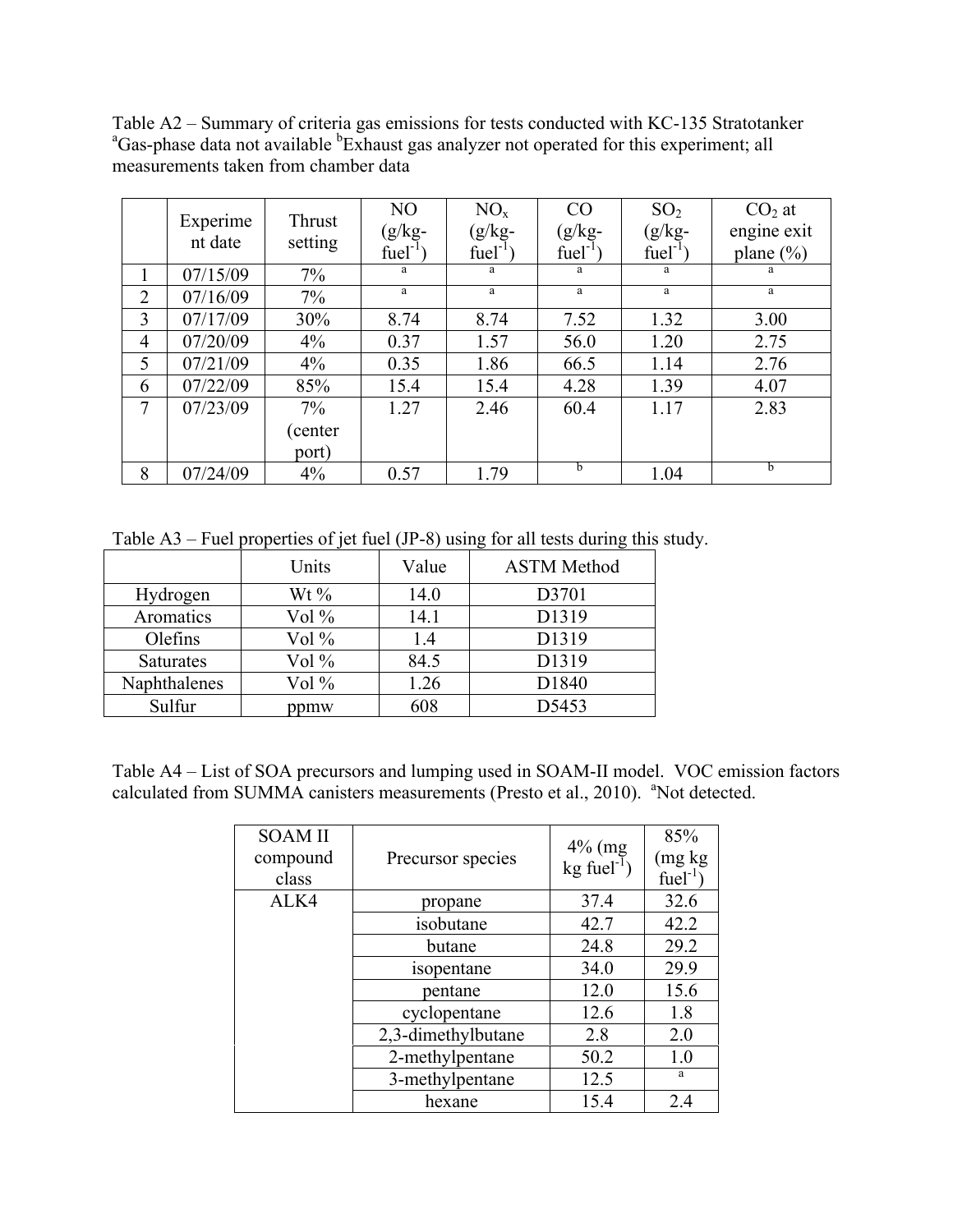|                  | methylcyclopentane     | 11.2              | a        |
|------------------|------------------------|-------------------|----------|
|                  | cyclopropane           | 2.9               | a        |
|                  | cyclohexane            | 51.9              | a        |
|                  | 2-methylhexane/2,3-    | 6.7               | $\rm{a}$ |
|                  | dimethylpentane        |                   |          |
|                  | 3-methylhexane         | 24.5              | a        |
|                  | 2,2-dimethylbutane     | 1.5               | a        |
|                  | heptane                | 5.9               | a        |
|                  | methylcyclohexane      | 14.4              | a        |
|                  | 2,3,4-trimethylpentane | 5.3               | a        |
| ALK5             | 2-methylheptane        | 7.1               | a        |
|                  | 4-methylheptane        | 5.6               | 1.8      |
|                  | 3-methylheptane        | $\overline{5.7}$  | 2.9      |
|                  | octane                 | 7.5               | 0.9      |
|                  | nonane                 | 36.1              | a        |
|                  | decane                 | 2.5               | 33.4     |
|                  | undecane               | 93.7              | 15.8     |
|                  | dodecane               | 108.3             | 16.1     |
|                  | tridecane              | 47.4              | 1.9      |
|                  | tetradecane            | 4.9               | 0.9      |
| ARO1             | ethylbenzene           | 3.9               | 1.0      |
|                  | isopropylbenzene       | 4.8               | 0.8      |
|                  | propylbenzene          | 16.6              | 1.4      |
|                  | sec-butylbenzene       | 39.4              | 1.6      |
|                  | butylbenzene           | 8.5               | a        |
| ARO <sub>2</sub> | p-xylene               | 4.8               | 3.8      |
|                  | o-xylene               | 5.2               | a        |
|                  | 3-ethyltoluene         | 15.8              | $\rm{a}$ |
|                  | 4-ethyltoluene         | $7.\overline{7}$  | 3.1      |
|                  | 1,3,5-trimethylbenzene | 14.4              | 1.0      |
|                  | 2-ethyltoluene         | 12.6              | 34.2     |
|                  | 1,2,4                  | 41.9              | 7.4      |
|                  | trimethylbenzene/tert- |                   |          |
|                  | butylbenzene           |                   |          |
|                  | 1,2,3-trimethylbenzene | 47.0              | 1.7      |
|                  | 1,3-diethylbenzene     | 10.2              | 1.8      |
|                  | 1,4-diethylbenzene     | 46.7              | 1.9      |
|                  | 1,2-diethylbenzene     | 10.9              | 1.9      |
|                  | hexylbenzene           | $\overline{16.6}$ | a        |
|                  | $1,2,4,5$ -            | 27.2              | a        |
|                  | tetramethylbenzene     |                   |          |
| OLE1             | propene                | 696.2             | 6.3      |
|                  | 1-butene               | 194.6             | 2.2      |
|                  | 1-pentene              | 91.2              | 10.8     |
|                  | trans-2-pentene        | 15.7              |          |